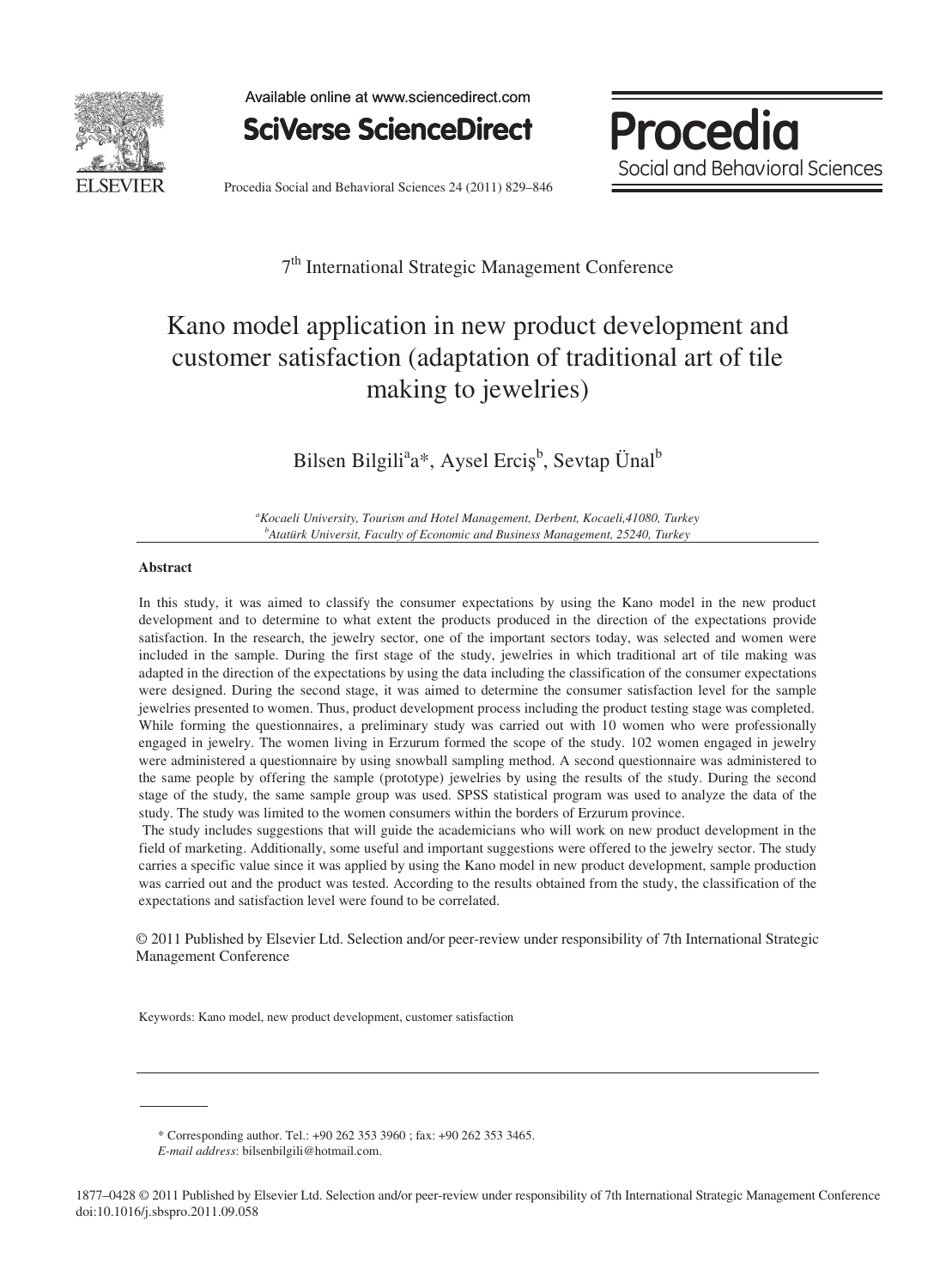#### **1. Introduction**

The companies' reaching their goals like growth, development, producing better products and services, application of a more effective marketing strategy depends on their being creative. In addition, the companies have to present specific and creative activities to keep up with the conditions of competition.[1] It is necessary to design and produce new products to reach these goals.

Today, as a consequence of comprehensive application of technological breakthroughs and developments, faster and more developed products are put on national and international markets when compared to the previous periods. The primary and basic goal of the companies is to determine the demands and requirements and to produce market products and services to meet these demands and requirements. It follows from this that marketing does not only involve dealing with the stages of a product from production to sale and the actions performed. Marketing starts with the investigation of the requirement of consumers who are expected users of that product before.[2]

From past to present, the general aim of marketing is accepted as "creating living standards and conveying them to the masses; availing individuals and societies of those." Marketing process operates as follows [3];

- Comprehensive determination of demands and requirement of consumers,
- Planning and developing products and services to meet the demands and requirement,
- Determination of the most suitable pricing, promotional and distribution strategy and presenting these applications.

Companies should produce products and services that can meet customer requirements in order to be able to exist in the market. For the companies to make profit, they should determine the market requirements. Considering that customers determine the future of the companies, the importance of understanding customer behaviors in terms of the companies can be better understood. That is, today, it is more important to determine and meet customer requirements than to produce products. Namely, if a company wants to be successful and survive in business life by adapting to the rapidly changing external environmental conditions, it should definitely determine the demands and requirements of the customers in its target market and develop marketing plans and programs to satisfy them [4].

New product development is the most effective weapon for the increasing competition. If the enterprises want to survive in the increasingly difficult conditions of competition, they have to develop a new product. New products are one of the strongest means of competition for the companies to capture markets. Today, the most effective way to increase this competitive power is considered as research and development activities [5].

In order to understand the importance of the new products, firstly it will be useful to know the reasons for developing new products. These reasons are stated as follows [6]:

- Rapidly developing and earth-shattering technological development.
- Marketing environment increasingly expanding its area and increasing competition.
- Products in the market with limited life-span.

New products offer consumers different advantages from the other products. This situation causes consumers to tend towards these products. Additionally, new products enhance the image and position of a company as an innovative company. That is, consumers think that the company is innovative and it will provide them with the best products. Another important aspect of a new product is that it decreases the risks a company undertakes with the product range [7]. Today, innovation is considered to be a very important concept. Life cycles of some products are extremely shortened. Products lose favor with consumers due to several reasons (change of requirements, tastes, preferences etc.) As can be understood from this, the starting point of product development is the consumer requirement.

Understanding customer demands and needs and determining their differences is of critical importance to manage these needs. Customers should be focused on not only to meet customer demands but also to understand these. For this, the "Kano model" is used to classify requirements as well as the classical